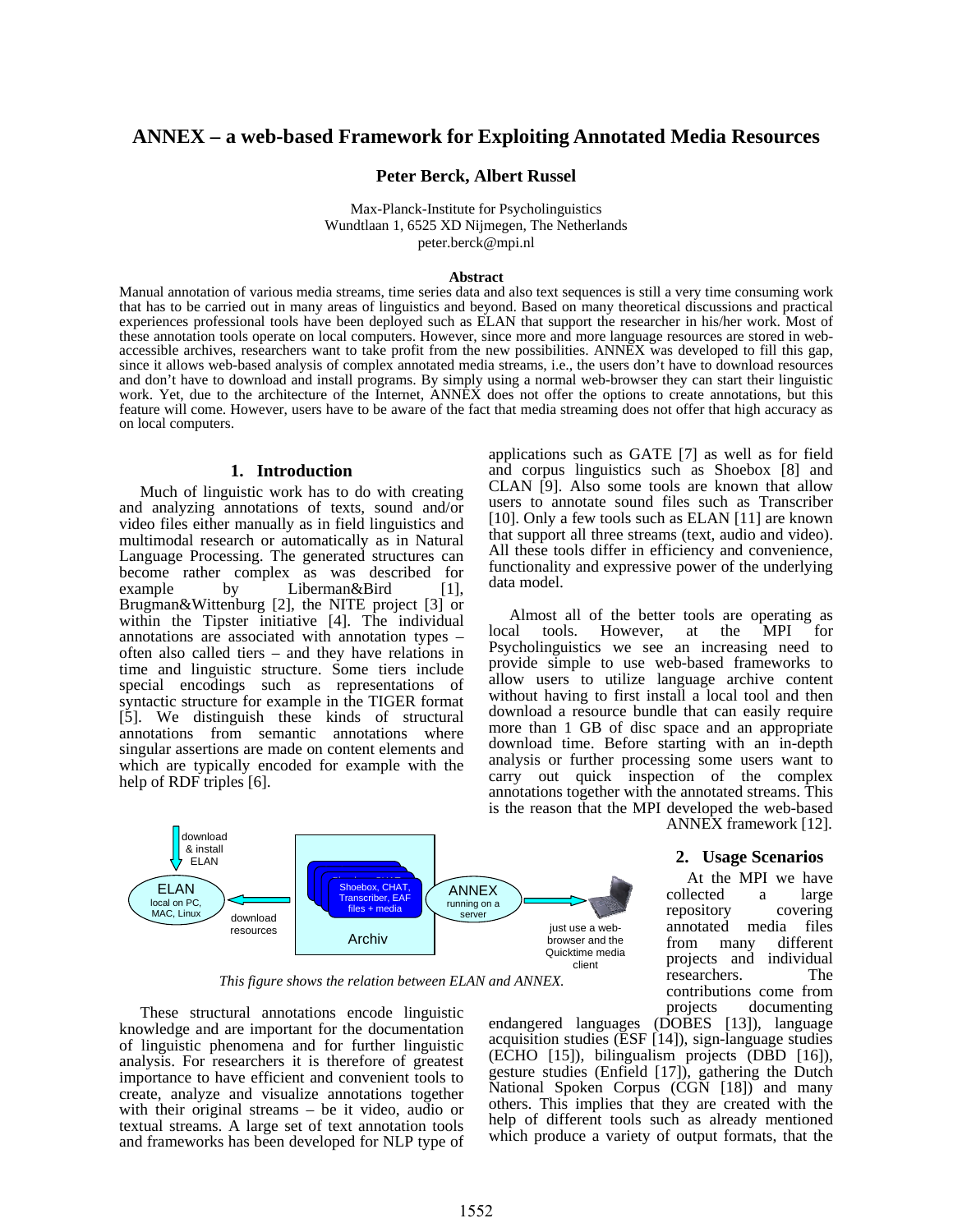annotation structures are different both with respect to the amount of tiers and their complexity and of course the nature of the linguistic encoding. Here we will ignore the differences in character encoding although they partly form big problems.

With the exception of some projects these differences occur as well where there is an interest from researchers to overcome the barriers. We understood that researchers want, for example, to compare utterances from languages that are spoken in geographically adjacent regions to find cognate sets and mutual influences. This requires a framework which allows users to select a number of resources with the help of metadata browsing or searching, to formulate queries about annotation contents and to visualize the material indicated as hits. Therefore, the framework has to overcome the differences in annotation structures and formats to a certain extent and has to offer some means to overcome the differences in linguistic encoding.

Many other usage scenarios can be thought of which will require a web-based framework. Members of language communities, for example, would like to access annotated media streams directly by selecting a resource via geographic browsing. Sign language speakers would like to compare two signs immediately via the web etc. In the outreach section we will mention a few additional scenarios that have to be supported.

### **3. ANNEX**

ANNEX is meant to fill this gap. It is a server-based tool that allows users to access annotated media streams via the web. It can be operated by using a standard HTML browser and it makes use of HTTP transfers except for video. Video streams are served by the Darwin video streaming server that makes use of the RTSP protocol [19] and requires the Quicktime client player. In doing so only the selected video fragment has to be downloaded and visualized. For video streaming an MPEG4 codec is used, i.e., for all video stream in the archive an MPEG4 copy has to be created.

In many respects ANNEX is comparable to ELAN. The screenshots may give an indication of a typical layout which can be defined by the user. The annotations can be visualized in different styles dependent on the goals of the researcher. The tiers to be presented can be selected and their order can be



*The figure above shows a video scene, a time-line viewer with sound information, linked annotation information, the annotations of a selected tier and the usual controls. The figure below offers the same scene, however, the text is presented in a grid type of style. All elements can be rearranged on the screen with the help of mouse operations.*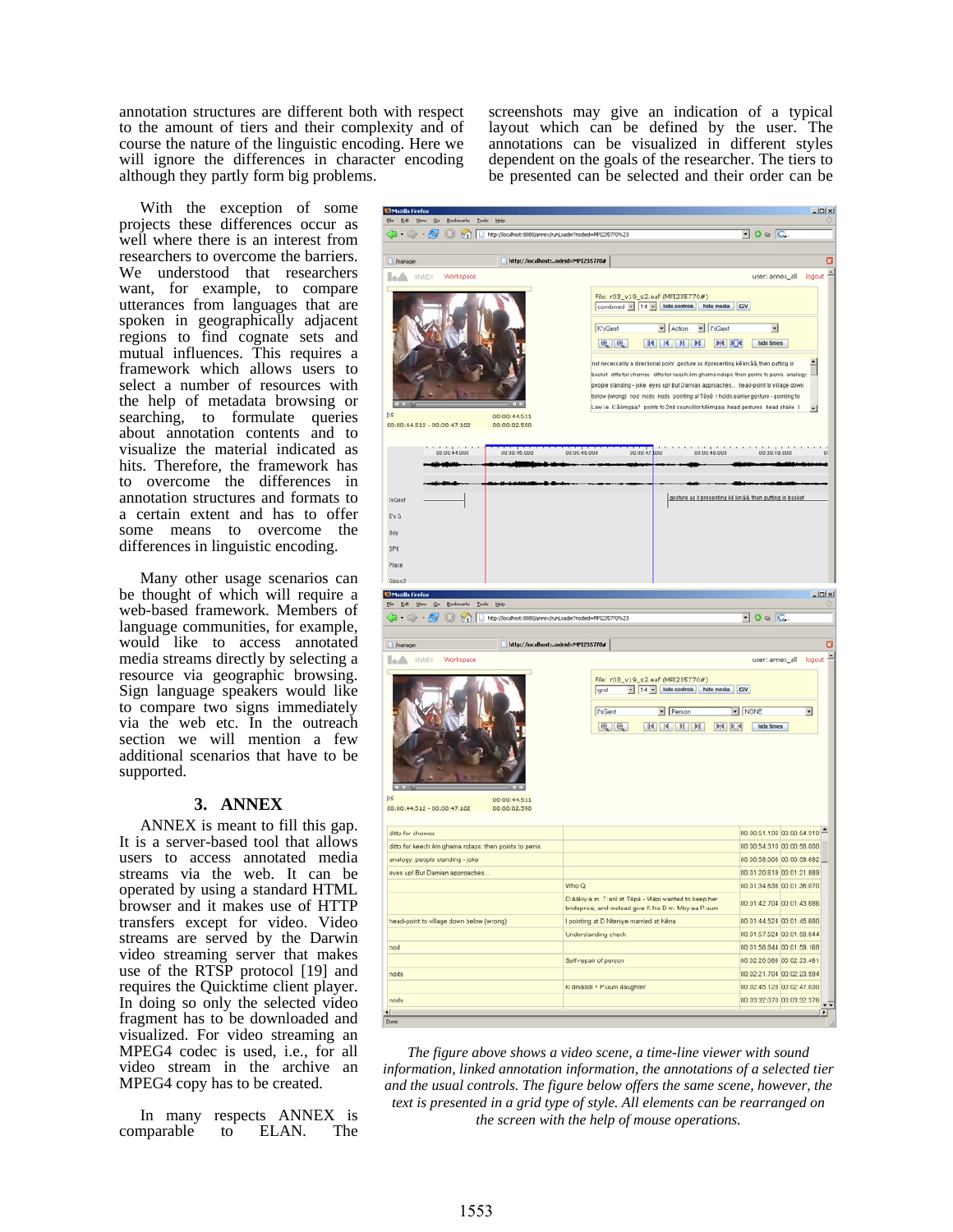determined by the user.

Synchronized viewers, fragment selection based on annotations or time period marking, the capability to cope with a wide range of annotation structures and the support for a number of formats (EAF, Shoebox, CHAT, CGN – for Transcriber files a converter is available ) make ANNEX a useful tool to access annotated media streams. For all access attempts – even when searching – the access permissions are checked. Only when access permissions are given a certain resource can be visualized or subject of searching.

## **4. Searching and Indexes**

Another very useful feature is the search component. The user can first execute metadata queries on the whole or a sub-archive. The resulted set of resources can be subject of unstructured or structured searches. In unstructured searches the specified pattern is matched against all annotations found in the selected resources. In structured searches the user can associate patterns with tiers and combine them over time to complex queries. Parsers for the different formats mentioned above are available so that the search operation can include CHAT, Shoebox and EAF files. The hits can be selected, be started and directly be analyzed with ANNEX. Operating in a cross-corpora scenarios raises the problem of interoperability at a linguistic encoding level. Tier names and the encodings used on the tiers will differ. First simple methods are available to allow the user to define and store patterns across different corpora. However, to improve efficiency the inclusion of ontology mechanisms is required.

Searching is made fast by using index files. ANNEX will mainly be used in combination with archives. Therefore, it made sense to provide an API so that whenever a archive management and upload system will upload a new resource into the archive the index will automatically be upgraded. In this way LAMUS (the Language Archive Management and Upload System developed at the MPI [20] can interact with ANNEX. However, an interested user could use his own management system.

### **5. Geographic Browsing and Lexicon Interaction**

Recently we started to make use of the geographic paradigm which can be a very strong one for accessing language resources. It was shown that it is very simple to start ANNEX from Google Earth, for example, and to directly visualize the selected resources.

Another first step was done in integrating annotation resources and lexica. When selecting a string in an annotation with the help of ANNEX the LEXUS lexicon tool can be started to show the corresponding entry. Here APIs are used that can also be used to implement more advanced interaction operations.

## **6. Next Steps**

ANNEX was primarily designed as visualization framework for two reasons: (1) With ELAN we can offer a professional tool to create annotations and (2) media streaming via the web does not offer the timing accuracy that is needed in many cases such as in multimodal interaction. However, first demonstrations to users revealed that users want to use ANNEX as well to create new or modify existing annotations. One of the next steps will be to extend ANNEX in this direction. This will have implications for managing the archive that will store the updates. For the integration of updates ANNEX will make use of an API provided by the LAMUS tool. It is LAMUS that has to check consistence, to create a new version of the modified resource, to create a new unique resource identifier entry etc.

It is obvious that we have to provide better mechanisms for cross-corpora operations. Currently, we are busy to create an editor that allows to create concept definitions and to define relations amongst them in a bottom-up driven fashion. This editor will also allow to store and exchange these knowledge resources and to link them with central ontologies such as being developed by ISO TC37/SC4 [20] and others. When ANNEX will be extended to allow to create new tiers and annotations it will be connected with the ISO TC37/SC4 and Shoebox concept registries via APIs that have already been successfully implemented in the LEXUS tool.

Another dimension of work will be to extend the interaction between corpora and lexica to allow more advanced operations. Here many functions can be thought of in both directions. In addition, ANNEX will be extended to also visualize TIGER compliant syntax trees in a time synchronous fashion. Due to the similarity with the ELAN code ANNEX will take advantage of ELAN extensions and vice versa.

## **7. Conclusions**

With the development of the web-based ANNEX tool we have created new opportunities of accessing annotated media streams that are stored in a language resource archive. A large group of users likes to access archive content by making use of the normal web-browsers. Until now ANNEX only supports the analysis and visualization of such annotated media streams due to the limitations in timing accuracy. However, ANNEX will be extended to allow the creation or modification of annotations. For quite some time these will not be so accurate as it can be done with ELAN.

We see the great power of web-based applications for the future, in particular with respect to interlinking ANNEX with all sorts of other applications such as LEXUS, Google Earth etc. Therefore, we will invest time to enhance the functionality of ANNEX in the future.